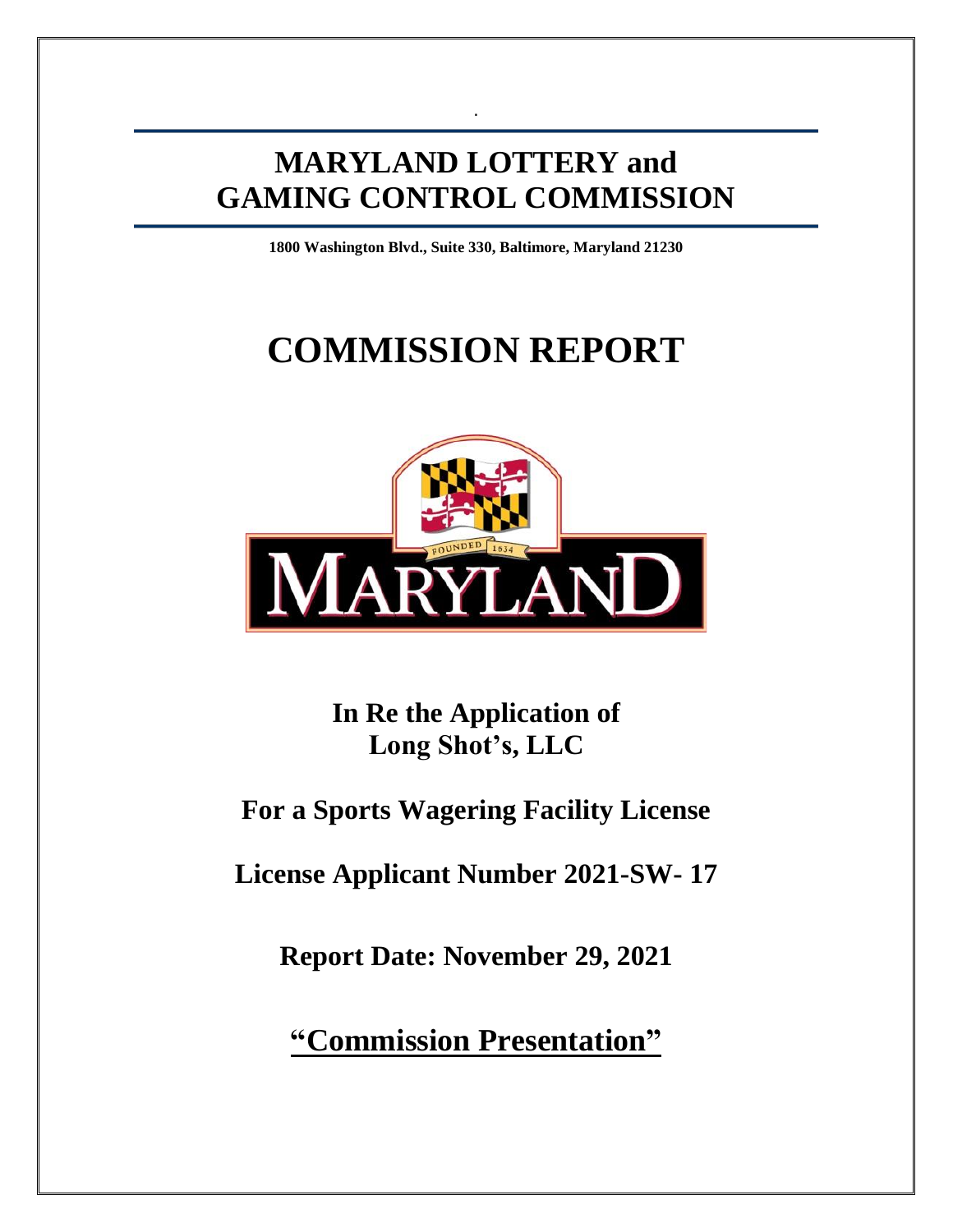**Long Shot's, LLC**

# **INTRODUCTION**

We are conducting a hearing on the Sports Wagering Facility License application submitted by Long Shot's, LLC. The Maryland Lottery and Gaming Control Agency ("MLGCA") is required by "The Sports Wagering Law" to conduct an investigation to determine if Long Shot's, LLC is qualified to be awarded a Sports Wagering Facility License.

You (the Commissioners) have been provided with the complete investigative report on Long Shot's, LLC. You have also received a copy of the public report that was in your packets and made available to the public on the agency website. I will summarize the reports that have been given to you.

## **BACKGROUND**

Long Shot's, LLC was incorporated in Maryland on March 15, 2021, for the sole purpose of holding retail and mobile sports wagering licenses. 5400 Holiday Entertainment, LLC ("5400 HE"), which was established in Maryland on July 2, 2018, markets and manages a restaurant and off-track betting facility doing business as "Long Shot's" located in the Clarion Inn Frederick Events Center at 5400 Holiday Drive, Frederick, Maryland.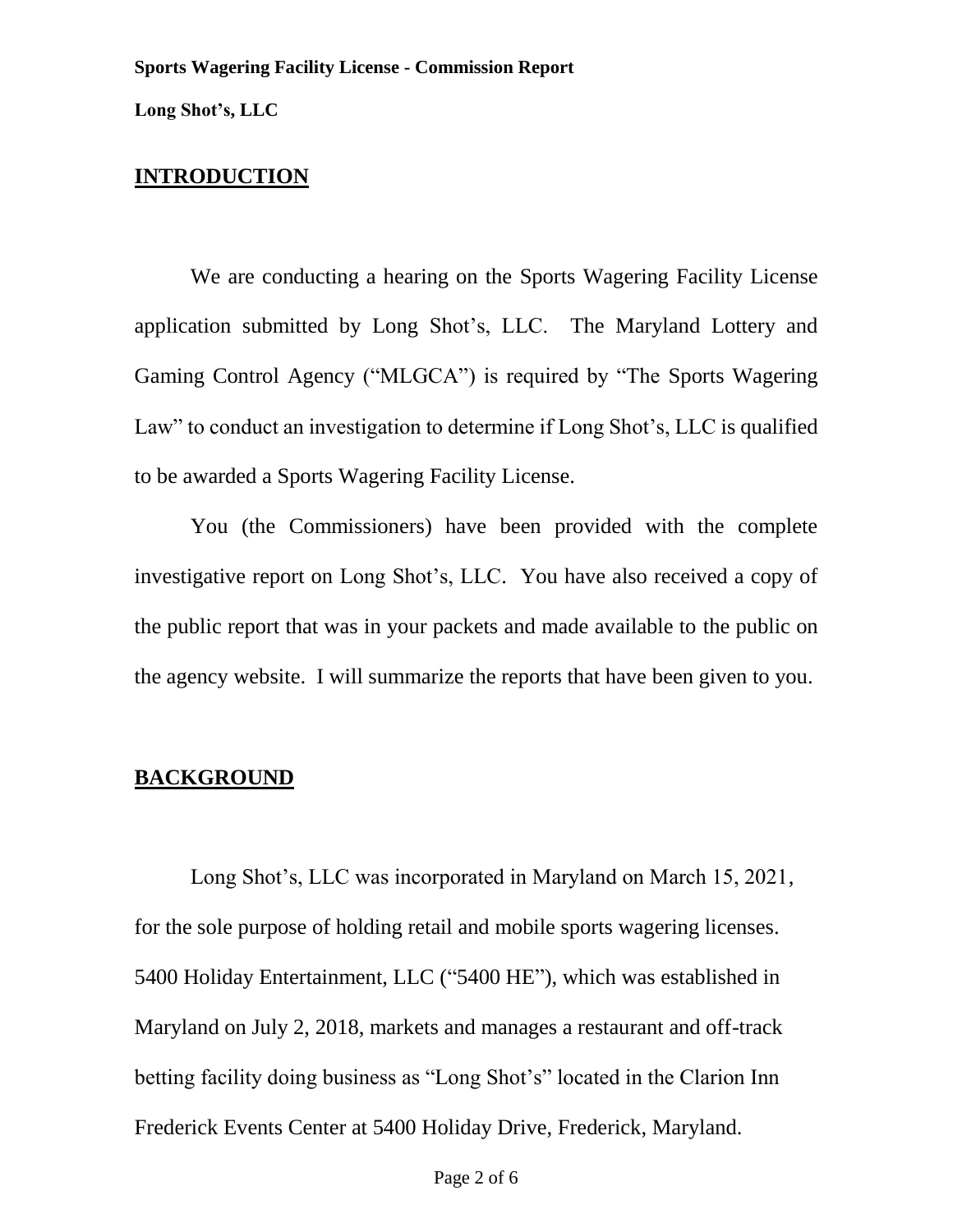## **Long Shot's, LLC**

Cohenterprises, Inc. ("Cohenterprises") is a Maryland corporation established January 1, 1994, and serves as the management company for several businesses, including 5400 HE. Cohenterprises employs all of the office and hospitality staff for the Clarion Inn including Long Shot's restaurant and offtrack betting facility.

Long Shot's, LLC has submitted a Sports Wagering Facility Application with the Maryland Lottery and Gaming Control Commission ("Commission"). Additionally, 5400 Holiday Entertainment, LLC and Cohenterprises, Inc. have filed Sports Wagering Principal Entity Applications with the MLGCA. Long Shot's, LLC is currently examining options to develop a joint venture with a sports wagering operator at the facility as well as a mobile wagering option in the future

# **OWNERSHIP OF APPLICANTS**

Long Shot's, LLC is wholly owned by Ms. Alyse Cohen. 5400 Holiday Entertainment, LLC is owned 30% each by Mr. Randy Cohen and Ms. Susan Lent-Cohen and 40% by the 2004 Cohen Family Trust, which is managed by Ms. Alyse Cohen. Cohenterprises, Inc. is owned 38% each by Mr. Randy Cohen and Ms. Susan Lent-Cohen, and 24% by Ms. Alyse Cohen.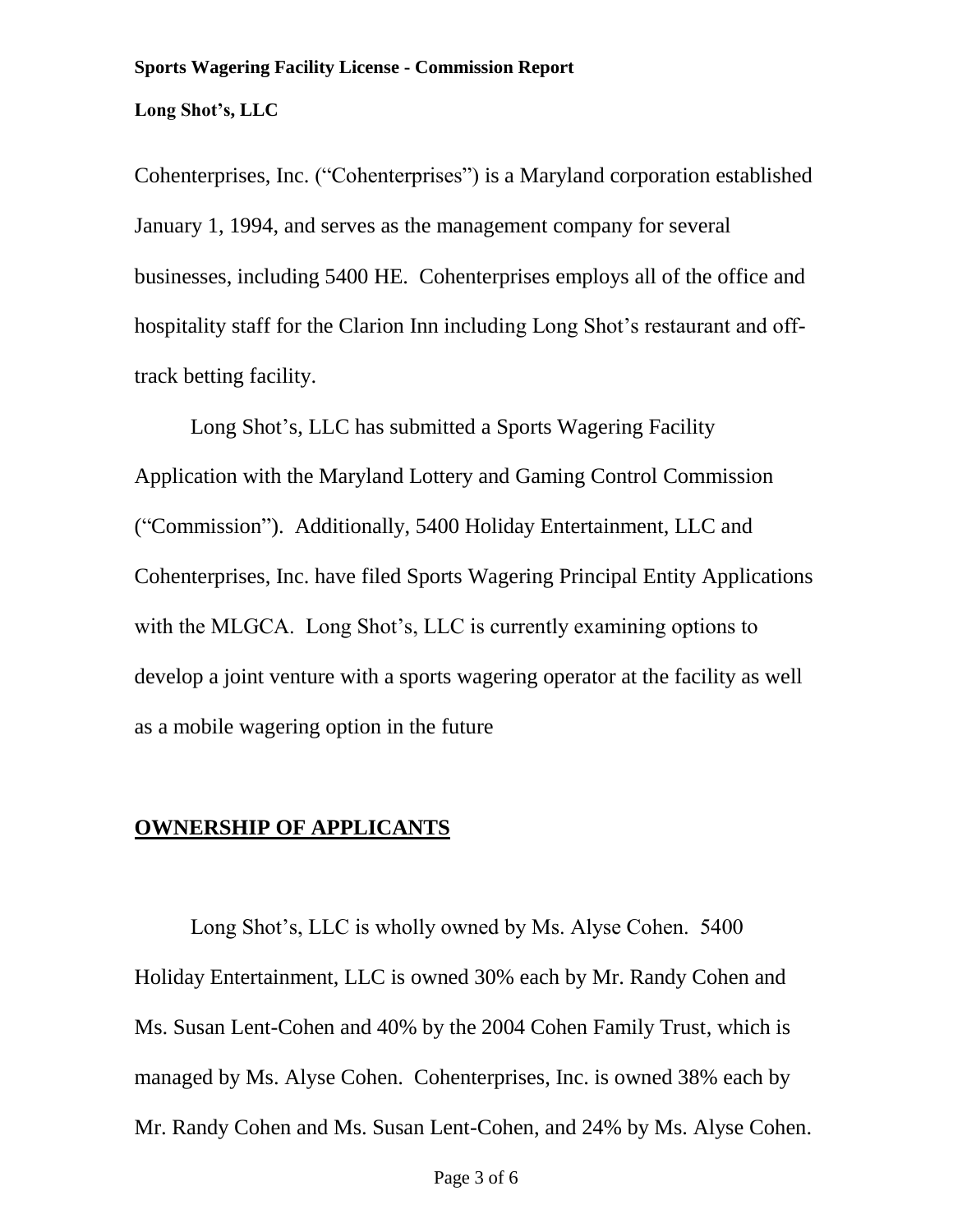**Long Shot's, LLC**

Ms. Alyse Cohen, Mr. Randy Cohen and Ms. Susan Lent-Cohen have all filed Sports Wagering Principal Employee Applications with the MLGCA.

# **DISCUSSION OF FINANCIAL PERFORMANCE**

The MLGCA conducted a complete and thorough background investigation as authorized under the Sports Wagering Law by analyzing corporate records and documents; scrutinizing the business operations, practices, and transactions of: (i) Long Shot's, LLC, (ii) 5400 Holiday Entertainment, LLC (iii) and Cohenterprises, Inc.; and conducted interviews of key personnel, focusing on required qualification criteria involving integrity and financial stability.

A comprehensive review was conducted of all of the consolidated financial statements. The Applicant satisfies the standards for financial stability, integrity and responsibility in connection with the Sports Wagering Facility License Application. We offer the following comments:

1) Long Shot's, LLC was found to have financial stability, integrity and responsibility;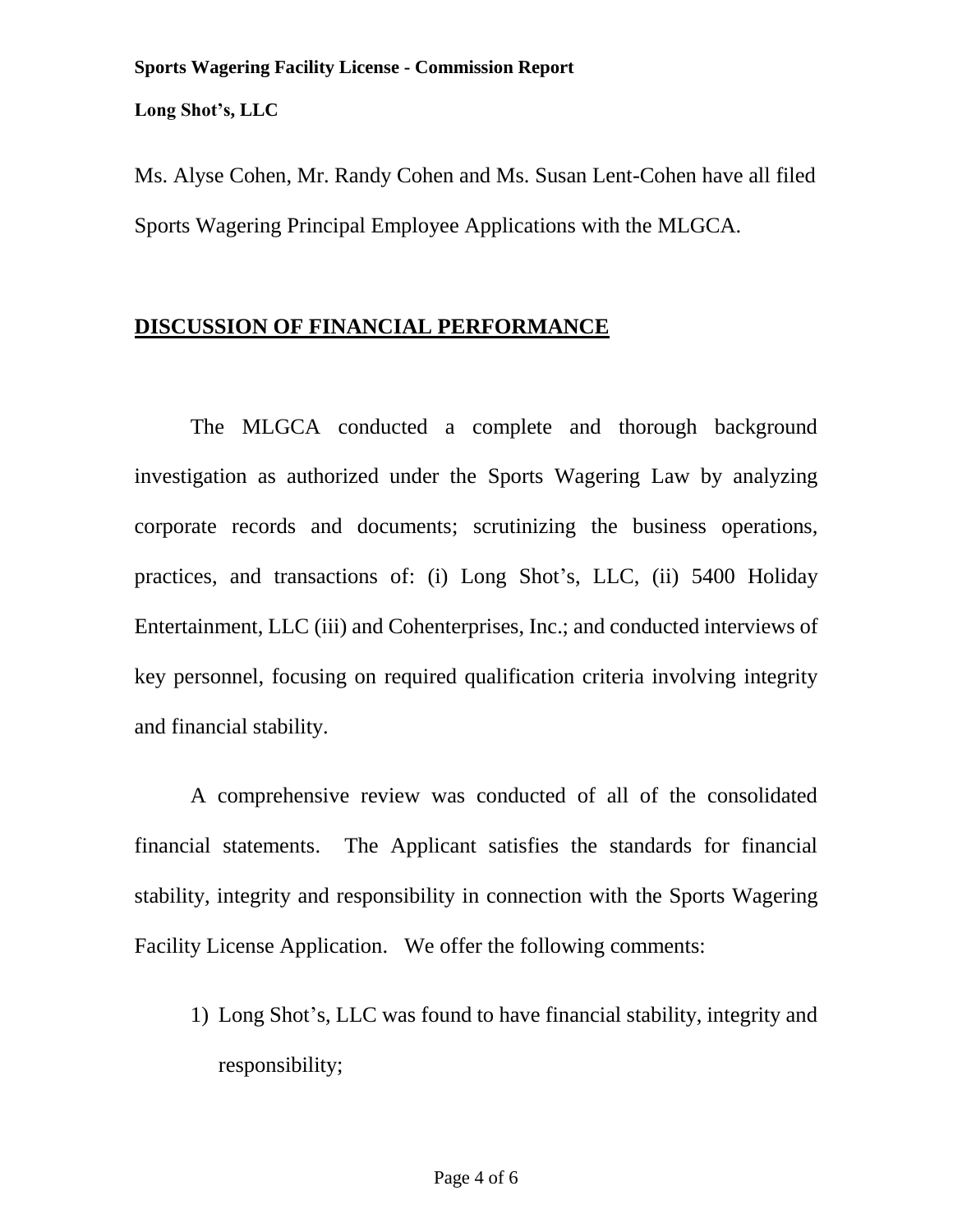#### **Sports Wagering Facility License - Commission Report**

#### **Long Shot's, LLC**

- 2) There are no material issues involving the known financial backers of the Applicant;
- 3) Long Shot's, LLC possesses the requisite good character, honesty and integrity;
- 4) Long Shot's, LLC has sufficient business ability and experience; and
- 5) There were no potential disqualifying factors.

# **APPLICANT and PRINCIPAL ENTITIES**

The Applicant and its principal entities satisfy the applicable qualification criteria under SG  $\S$  9-1A-07(c)(7), and are not disqualified under SG § 9-1A-08(d), as applied to a sports wagering license applicant under SG §  $9-1E-03(a)(1)$ .

# **CONCLUSIONS and OPINION**

MLGCA's investigation has confirmed that the Applicant has sufficient financial resources and found no derogatory information regarding the Applicant's qualifications. Based on the criteria in SG  $\S$ § 9-1A-07(c)(7) and 9-1A-08(d), as applied to a sports wagering license applicant under SG § 9-1E- $03(a)(1)$ , we conclude that the Applicant has established by clear and